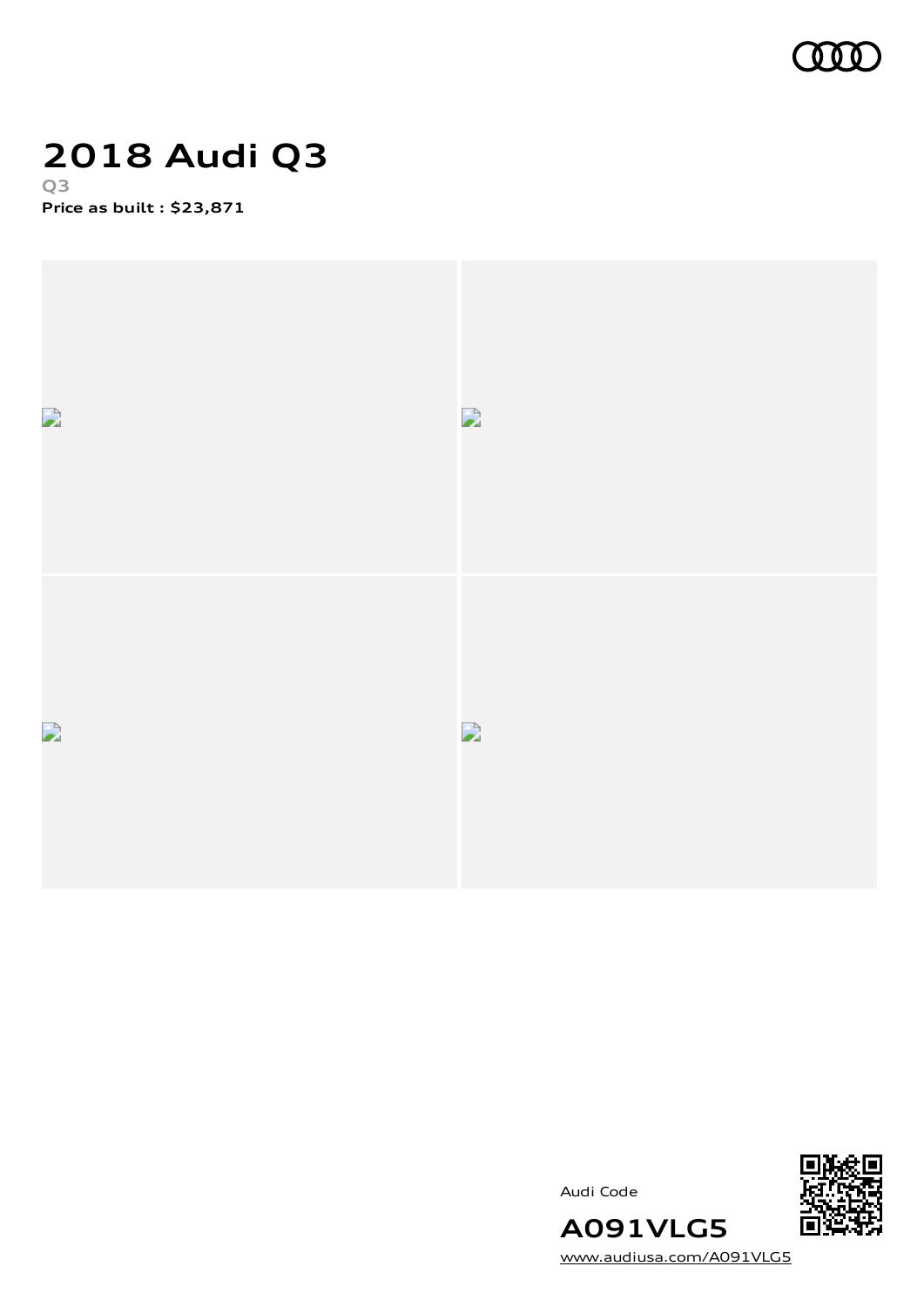# **Summary**

| Audi 2018 Audi Q3          |              | ⋍                                                                             |              |
|----------------------------|--------------|-------------------------------------------------------------------------------|--------------|
| Q3                         |              |                                                                               |              |
| Price as built<br>\$23,871 |              | <b>Further Information</b>                                                    |              |
|                            |              | Type of vehicle                                                               | Used car     |
| <b>Exterior colour</b>     |              | Mileage                                                                       | 79,993 miles |
| Cortina White              |              | Warranty                                                                      | No           |
| Interior colour            |              |                                                                               |              |
| Seats                      | <b>Black</b> | Audi Code                                                                     |              |
| Dashboard                  | Black        | A091VLG5<br>Your configuration on www.audiusa.com<br>www.audiusa.com/A091VLG5 |              |
| Carpet                     | Black        |                                                                               |              |
| Headliner                  | Lunar Silver |                                                                               |              |
|                            |              | <b>Commission number</b><br>ed9f8e9d0a0e09a82f04                              |              |

### **Technical Specifications**

| Engine type                  | Four-cylinder                                 |
|------------------------------|-----------------------------------------------|
| stroke                       | Displacement/Bore and 1,984/82.5 x 92.8 cc/mm |
| Torque                       | 207 @ 1,700 - 5,000 lb-ft@rpm                 |
| Top track speed              | 130 mph mph $1$                               |
| Acceleration (0 - 60<br>mph) | 8.2 seconds seconds                           |
| Recommended fuel             | Premium                                       |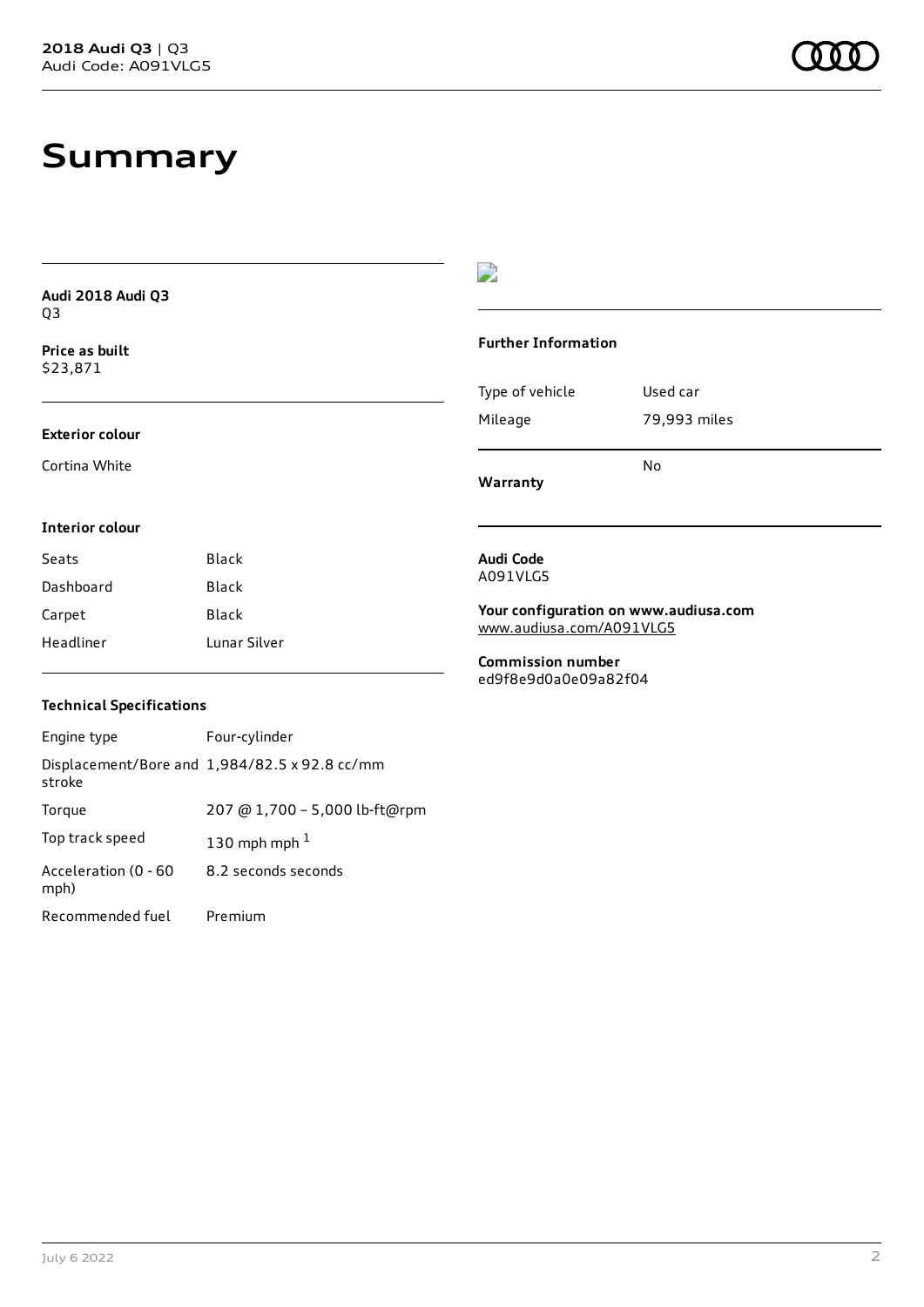# **Equipment**

Cortina White

Audi advanced key-keyless start, stop and entry

Convenience package

Auto-dimming interior rear view mirror with digital compass

Power tailgate

Aluminum Satellite inlays



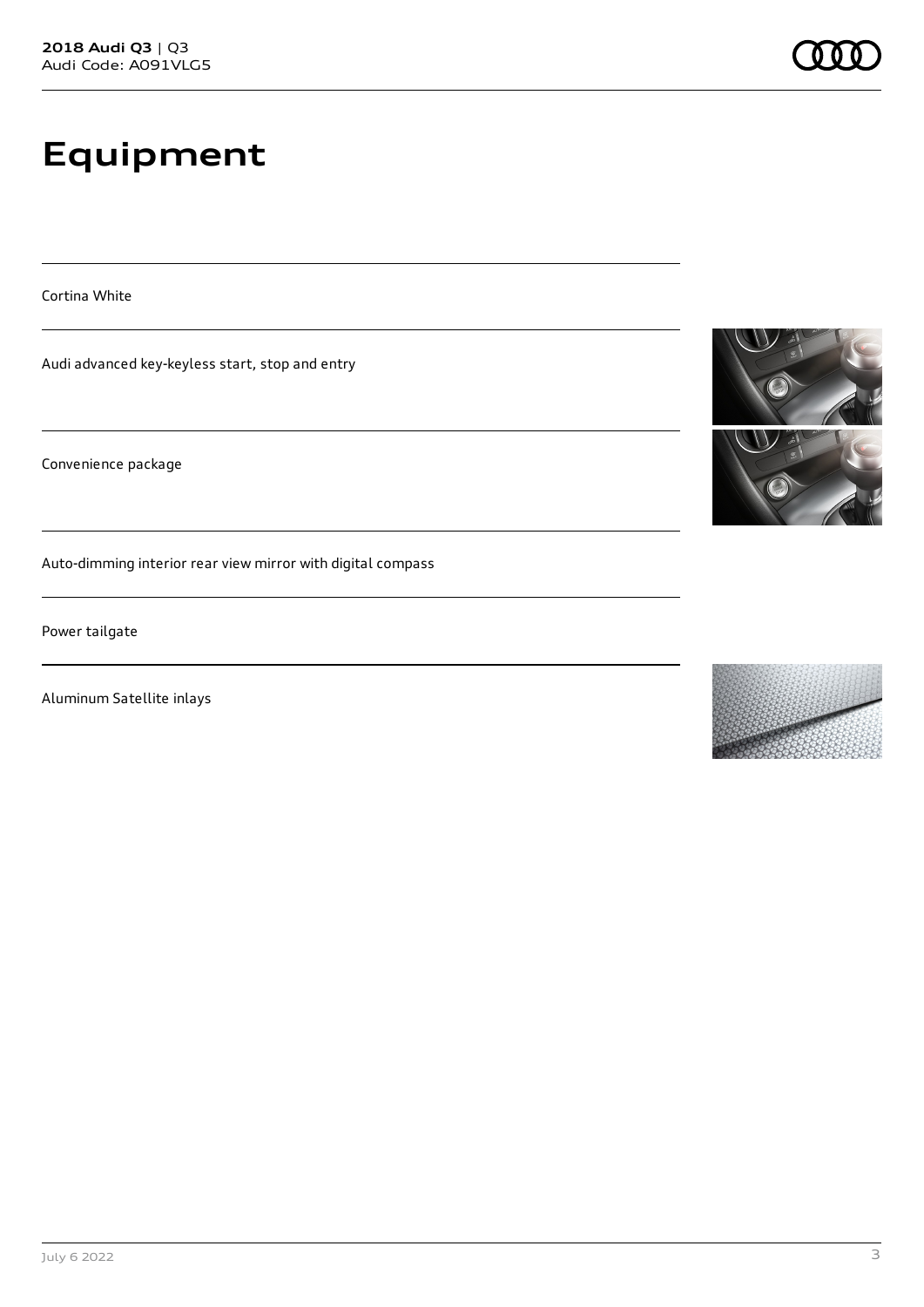# **Standard features**

### **Safety and Security**

| 4UM  | Front passenger airbags with passenger<br>airbag deactivation switch |
|------|----------------------------------------------------------------------|
| 1 AT | Electronic Stability Control (ESC) with<br>traction control (ASR)    |
| UH1  | Electromechanical parking brake                                      |
| 8T2  | Cruise control with coast, resume and<br>accelerate features         |
| 7K6  | Tire-pressure monitoring system                                      |
| 4X3  | Front thorax side airbags and Sideguard®<br>head curtain airbags     |
| 8N6  | Rain/light sensor for automatic windshield<br>wipers and headlights  |
| 3B7  | Lower Anchors and Tethers for Children<br>(LATCH) in rear seats      |
|      |                                                                      |

#### **Exterior**

| 0PO   | Dual exhaust outlet (driver's side)                      |
|-------|----------------------------------------------------------|
| 1 D 8 | Provision for towing bracket                             |
| 6XD   | Power-adjustable heated exterior side<br>mirrors         |
| 1S1   | Vehicle tool kit and vehicle jack                        |
| 3S1   | Aluminum roof rails                                      |
| 5]1   | Tailgate roof spoiler                                    |
| 8IH   | Xenon plus headlights with LED daytime<br>running lights |
| 803   | Automatic headlights                                     |
| 4KF   | Rear privacy glass                                       |
| 8TB   | Rear fog lights                                          |
| HZ0   | 18" 235/50 all-season tires                              |
| 8SL   | LED taillights                                           |

### **Exterior**

| 0NB | S line <sup>®</sup> fender badge        |
|-----|-----------------------------------------|
| 47F | Black trim around exterior side windows |
| 40N | 18" 5-arm-turbine design wheels         |

#### **Interior**

| QE5             | Storage package                                   |
|-----------------|---------------------------------------------------|
| 3FU             | Panoramic sunroof                                 |
| 7M8             | Aluminum door sill inlays with S line®<br>badging |
| 6NQ             | Black cloth headliner                             |
| 9AK             | Dual-zone automatic climate control               |
| 001             | LED interior lighting package                     |
| 1XW             | Three-spoke multifunction steering wheel          |
| 6E3             | Front center armrest                              |
| 7F9             | Leather-wrapped gear selector                     |
| 3 <sub>NU</sub> | Load-through facility                             |
| N1F             | Leather seating surfaces                          |
| 4A3             | Heated front seats                                |

### **Infotainment and Driver Assistance**

| UG5 | Hill descent control                                                                                   |
|-----|--------------------------------------------------------------------------------------------------------|
| UF7 | Audi music interface                                                                                   |
| 9VD | Audi sound system                                                                                      |
| 907 | Driver information system                                                                              |
| 8DS | Audi sound system with ten speakers, 180<br>watts and single CD player with MP3<br>playback capability |
| OH1 | Voice control system                                                                                   |

### **(1/2)**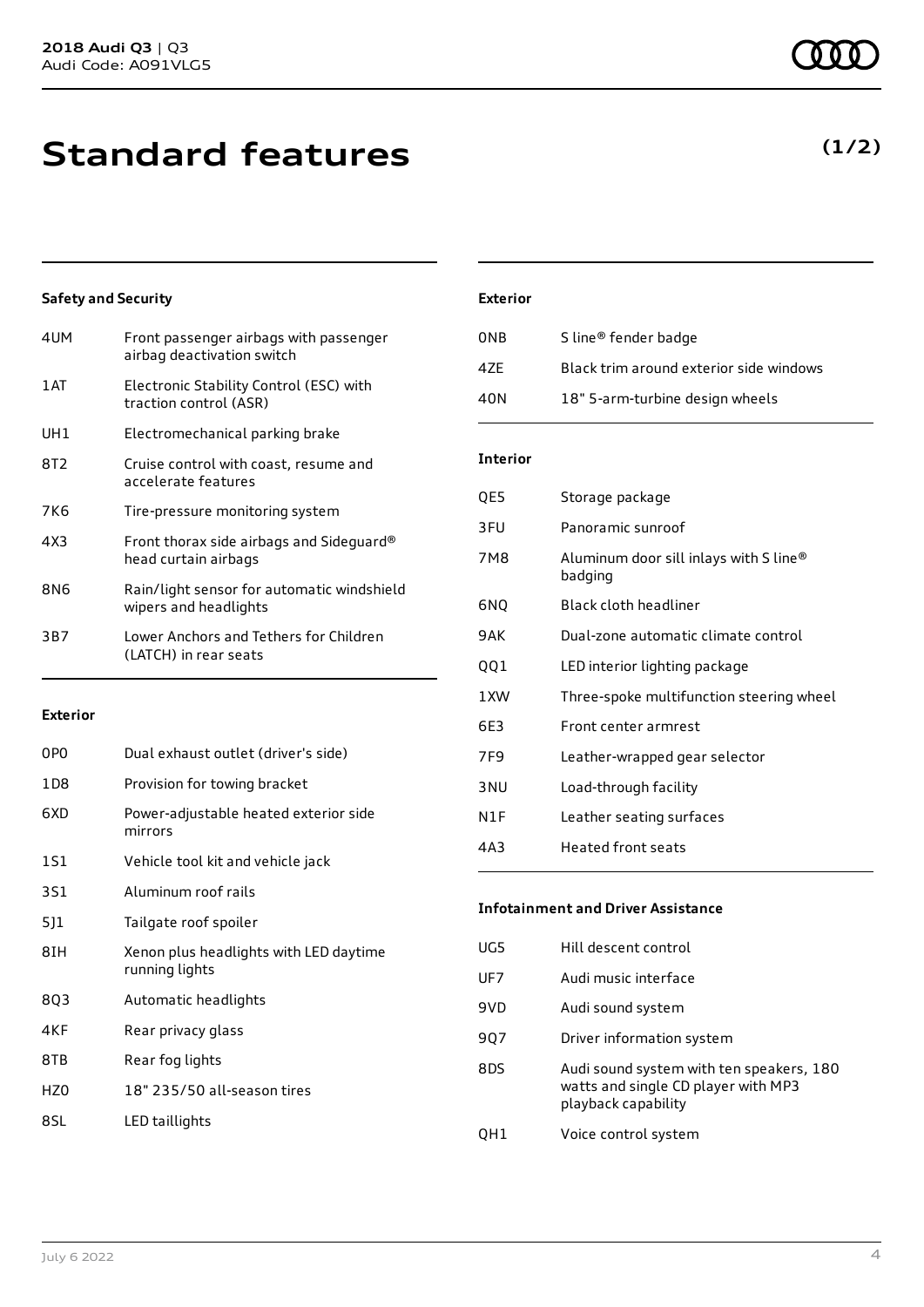## **Standard features**

#### **Infotainment and Driver Assistance**

9ZX BLUETOOTH® wireless technology preparation for compatible devices **(2/2)**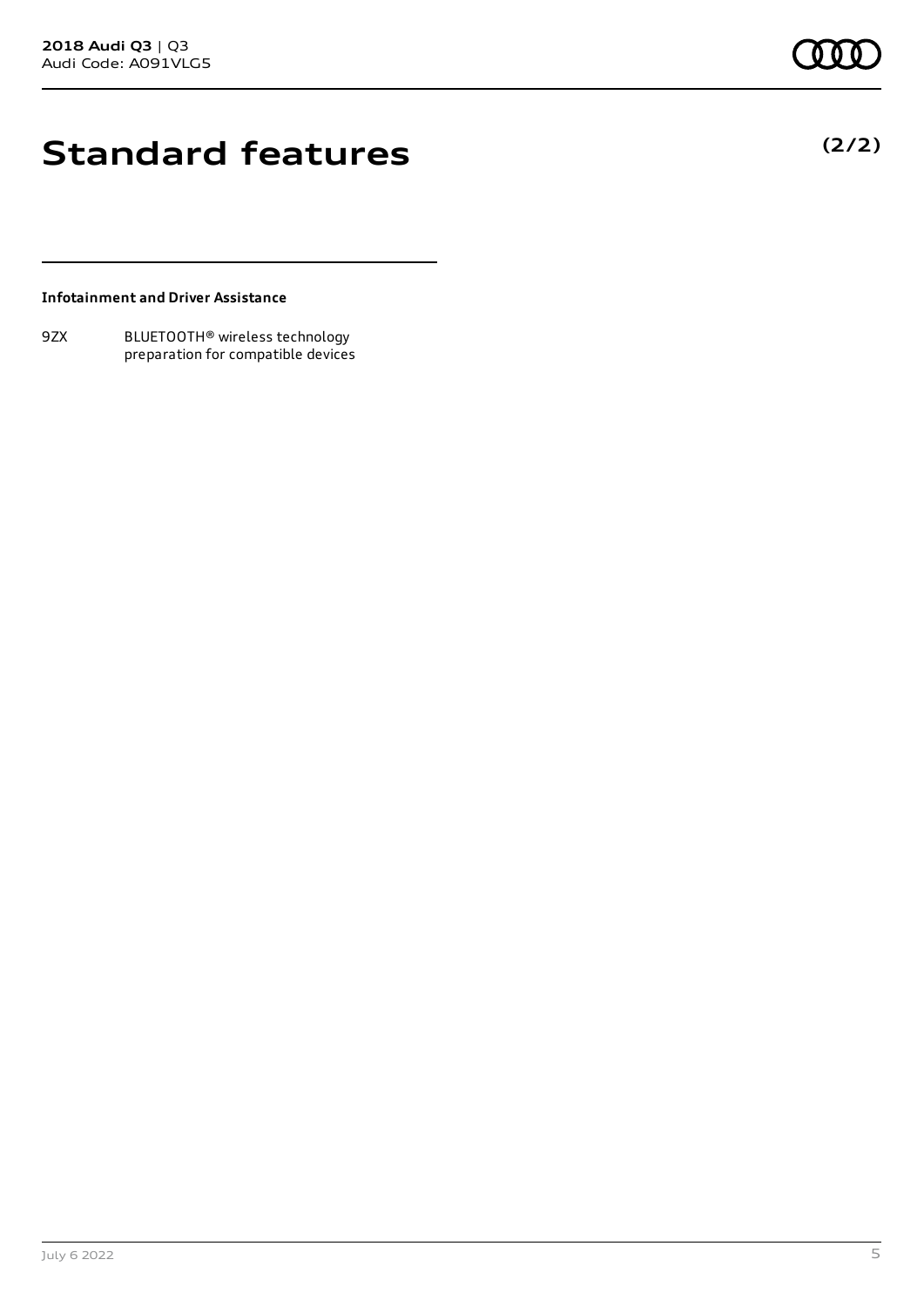# **Dealer remarks**

Cortina White exterior and Black interior, Premium trim. CARFAX 1-Owner. FUEL EFFICIENT 28 MPG Hwy/20 MPG City! Heated Leather Seats, Sunroof, Panoramic Roof, All Wheel Drive, Alloy Wheels, CONVENIENCE PACKAGE, Turbo Charged.

#### KEY FEATURES INCLUDE

Leather Seats, Sunroof, Panoramic Roof, All Wheel Drive, Heated Driver Seat. Audi Premium with Cortina White exterior and Black interior features a 4 Cylinder Engine with 200 HP at 5100 RPM\*.

#### OPTION PACKAGES

CONVENIENCE PACKAGE Auto-Dimming Interior Mirror w/Compass, Power Tailgate, Aluminum Satellite Inlays, Audi Advanced Key, keyless start and stop, entry for front doors and tailgate (sensors in front door handles and tailgate).

#### VEHICLE REVIEWS

KBB.com explains "It's fun to drive with a desirable balance of comfort and performance. The Audi Q3 feels equally at home cruising down the highway as it does taming a winding canyon road.".

#### VISIT US TODAY

At Naperville Audi, our promise is Better Selection, Better Service, Better Benefits, and always the Best Value. Let us know if you have questions about our inventory or services or if you need directions to our store. Get in touch with us through our website or by phone. We look forward to hearing from you.

Horsepower calculations based on trim engine configuration. Fuel economy calculations based on original manufacturer data for trim engine configuration. Please confirm the accuracy of the included equipment by calling us prior to purchase.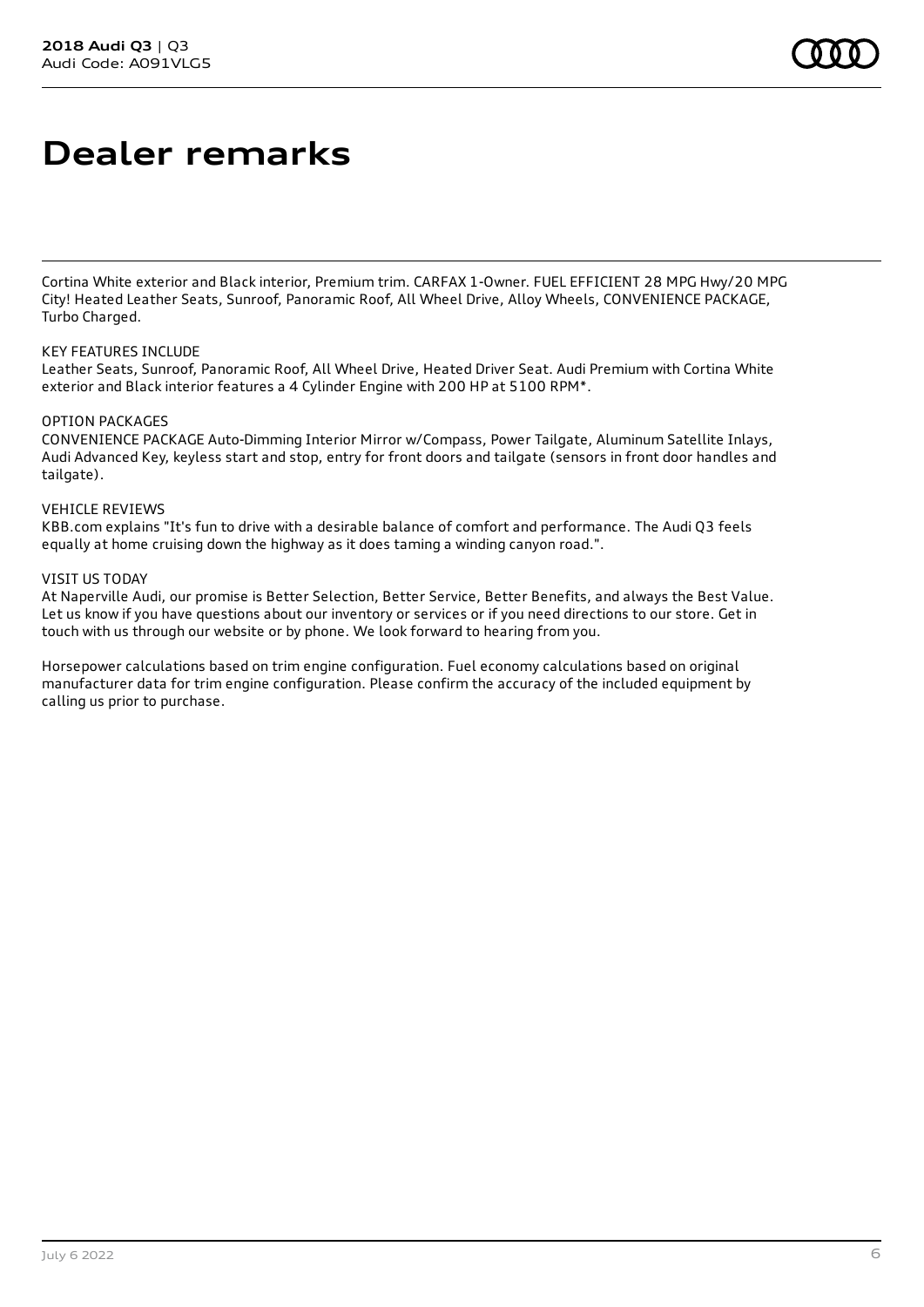# **Technical Specifications**

### **Engineering | Performance**

| Engine type                                | Four-cylinder                                 |
|--------------------------------------------|-----------------------------------------------|
| Acceleration (0 - 60<br>mph)               | 8.2 seconds seconds                           |
| Engine block                               | Cast-iron                                     |
| Induction/fuel injection Turbocharged/FSI® |                                               |
| Displacement                               | 2.0 L                                         |
| Cylinder head                              | Aluminum-alloy                                |
| Max. output ps/hp                          | 200 @ 5,100 - 6,000 @ rpm                     |
| stroke                                     | Displacement/Bore and 1,984/82.5 x 92.8 cc/mm |
| Top track speed <sup>1</sup>               | 130 mph mph                                   |
| Torque                                     | 207 @ 1,700 - 5,000 lb-ft@rpm                 |
| Valvetrain                                 | 16-valve DOHC                                 |

### **Electrical system**

| Alternator | 140A      |
|------------|-----------|
| Battery    | 280A/68Ah |

### **Transmission | Drivetrain**

| Gear ratios: 6th         | 0.688 : 1                                                                                                |
|--------------------------|----------------------------------------------------------------------------------------------------------|
| Gear ratios: Final Drive | TBD                                                                                                      |
| Gear ratios: 4th         | 1.164:1                                                                                                  |
| Transmission             | Six-speed Tiptronic <sup>®</sup> automatic<br>transmission with quattro <sup>®</sup> all-<br>wheel drive |
| Gear ratios: 5th         | 0.860: 1                                                                                                 |
| Gear ratios: 2nd         | 2.303:1                                                                                                  |
| Gear ratios: 3rd         | 1.556:1                                                                                                  |
| Gear ratios: Reverse     | 3.422:1                                                                                                  |
| Gear ratios: 1st         | 3.949:1                                                                                                  |

#### **Steering**

| Steering type                              | Electromechanical power steering<br>system |
|--------------------------------------------|--------------------------------------------|
| Turning diameter, curb- 38.7 ft<br>to-curb |                                            |
| Steering ratio                             | 16.4:1                                     |

#### **Suspension**

| Front axle | MacPherson strut front suspension |
|------------|-----------------------------------|
| Rear axle  | Four-link rear suspension         |

#### **Brakes**

| Front brakes | 12.3 (ventilated disc) in |
|--------------|---------------------------|
| Rear brakes  | 11.1 (solid disc) in      |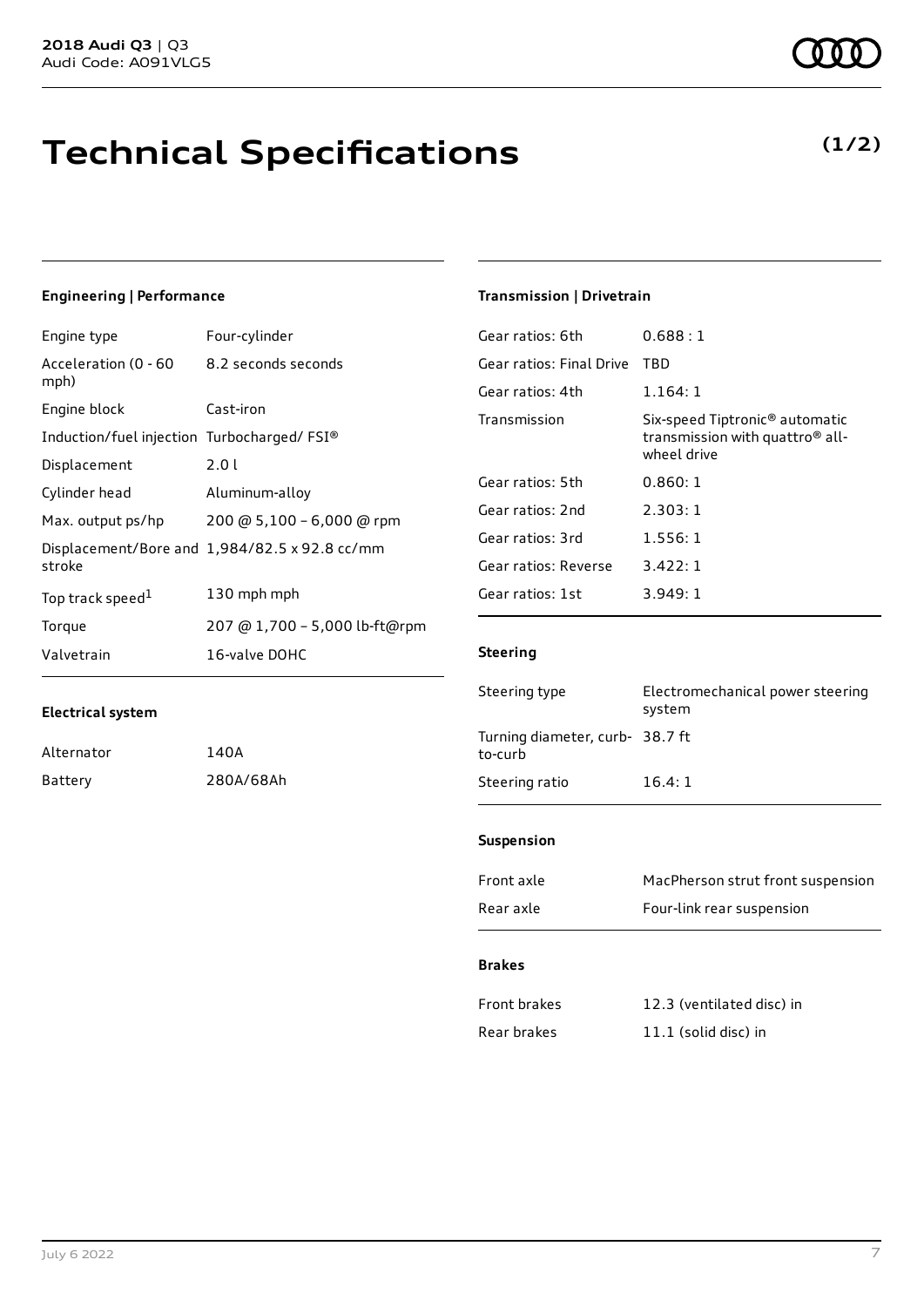# **Technical Specifications**

### **Body**

| Material             | Fully galvanized steel unibody with<br>aluminum hood and tailgate |
|----------------------|-------------------------------------------------------------------|
| Corrosion protection | Multistep anti-corrosion protection                               |
|                      |                                                                   |

#### **Warranty | Maintenance**

| Warranty    | 4-year/50,000-mile Audi New<br>Vehicle Limited Warranty                                   |
|-------------|-------------------------------------------------------------------------------------------|
| Maintenance | 12-month/10,000-mile (whichever<br>occurs first) NO CHARGE first<br>scheduled maintenance |

#### **Interior measurements**

| Seating capacity                          | 5                      |
|-------------------------------------------|------------------------|
| Shoulder room, rear                       | 53.6 in                |
| Head room with front<br>sunroof           | 37.0 in                |
| Leg room, rear                            | 31.1 in                |
| Shoulder room, front                      | 55.8 in                |
| Head room with rear<br>sunroof            | 37.4 in                |
| Leg room, front                           | 40.0 in                |
| Cargo volume, rear<br>seatbacks up/folded | 16.7/50.3 cu ft, cu ft |

#### **Exterior Measurements**

| Height                           | 62.6 in   |
|----------------------------------|-----------|
| Overall width without<br>mirrors | $72.1$ in |
| Length                           | 172.8 in  |
| Wheelbase                        | 102.5 in  |
| Drag coefficient                 | 0.32 Cw   |
| Overall width with<br>mirrors    | 79.5 in   |
| Track rear                       | 61.2 in   |
| <b>Track front</b>               | $61.1$ in |
| Curb weight                      | 3,682 lb  |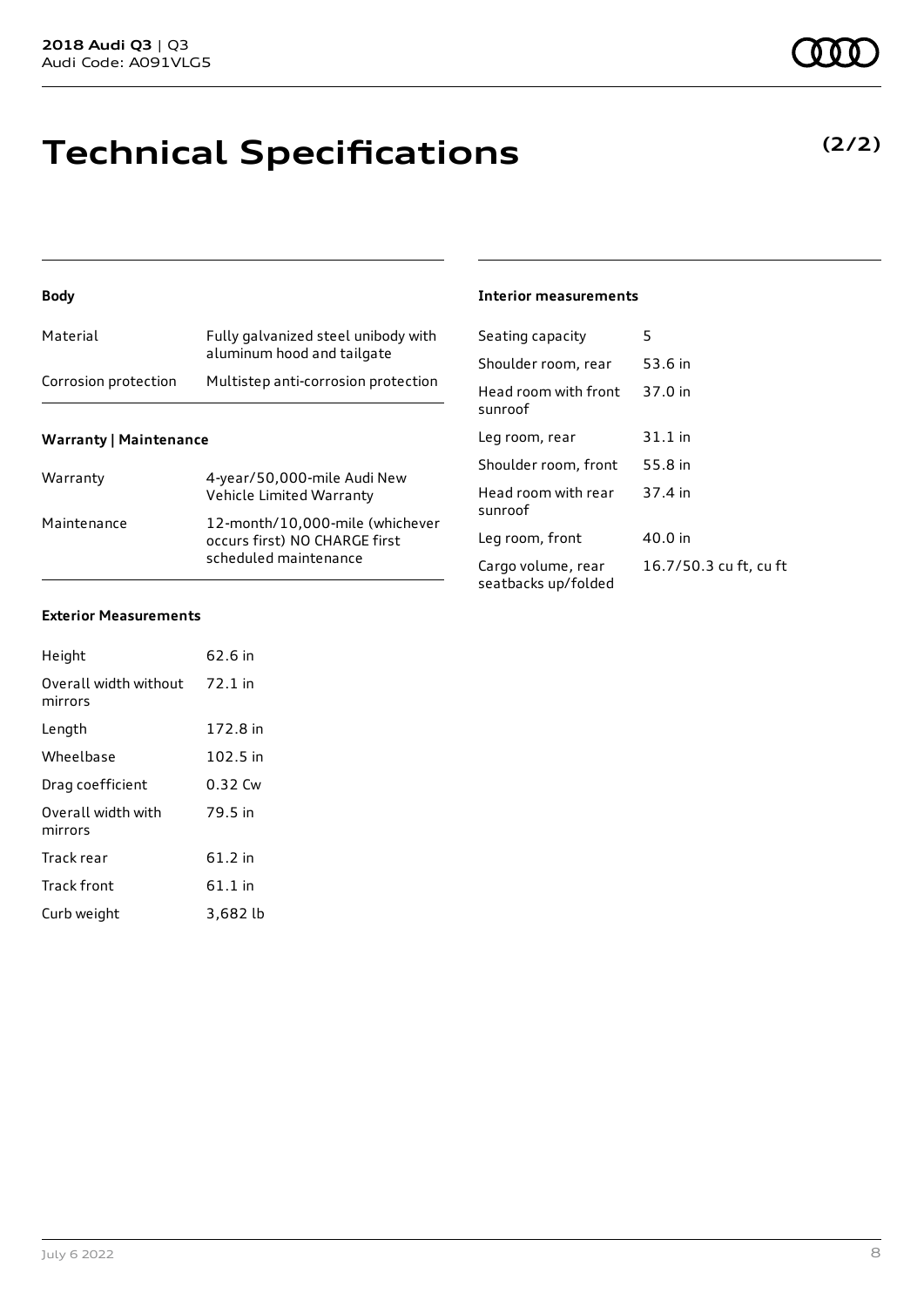

## **Contact**

Dealer **Audi Naperville**

1527 Aurora Ave 60540 Naperville IL

Phone: 6305173827 FAX: 6303881001

www: [https://www.napervilleaudi.com](https://www.napervilleaudi.com/)